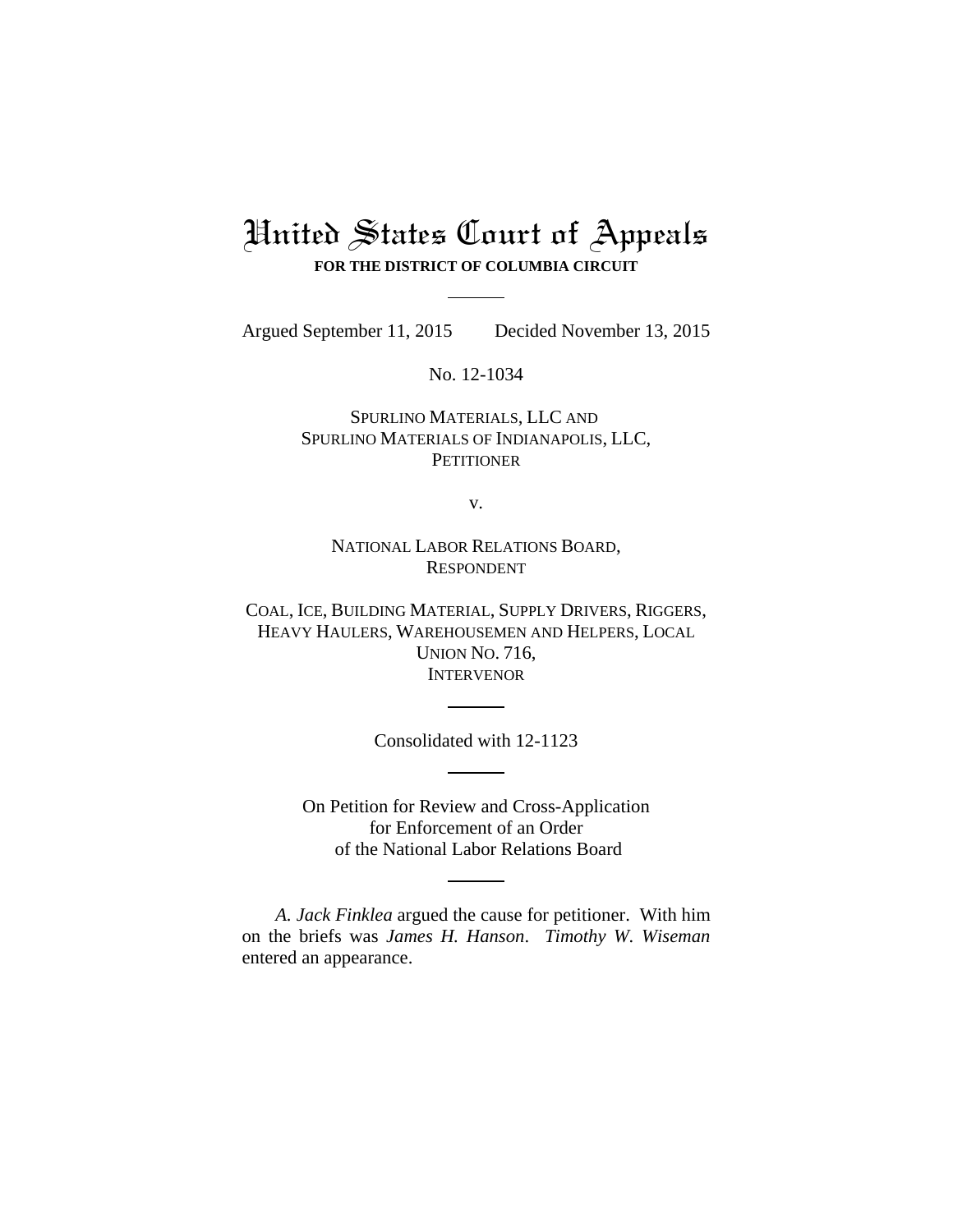*Greg P. Lauro*, Attorney, National Labor Relations Board, argued the cause for respondent. With him on the brief were *John H. Ferguson*, Associate General Counsel, *Linda Dreeben*, Deputy Associate General Counsel, and *Julie B. Broido*, Supervisory Attorney.

*Neil E. Gath* was on the brief for intervenor Coal, Ice, Building Material, Supply Drivers, Riggers, Heavy Haulers, Warehousemen and Helpers, Local Union No. 716 in support of respondent. *William R. Groth* entered an appearance.

Before: GARLAND, *Chief Judge*, and WILLIAMS and RANDOLPH, *Senior Circuit Judges*.

### Opinion for the Court filed by *Chief Judge* GARLAND.

GARLAND, *Chief Judge*: The petitioner's employees conducted a strike that they said was intended to protest the company's unlawful termination of and failure to reinstate a prominent union supporter. At the same time, they honored a clause in an agreement they had with the company not to strike -- for any reason -- on one particular construction project. The National Labor Relations Board (NLRB) found that the strike was indeed aimed at unfair labor practices, and that the employees were entitled to reinstatement when they offered to return to work. It further found that the employees' decision to respect the specific no-strike clause did not convert the strike into an unprotected partial strike.

In light of these findings, the NLRB concluded that the company's refusal to reinstate the striking workers was itself an unfair labor practice, and it ordered the company to reinstate the employees and to make them whole. The company has filed a petition for review of the Board's decision and order, and the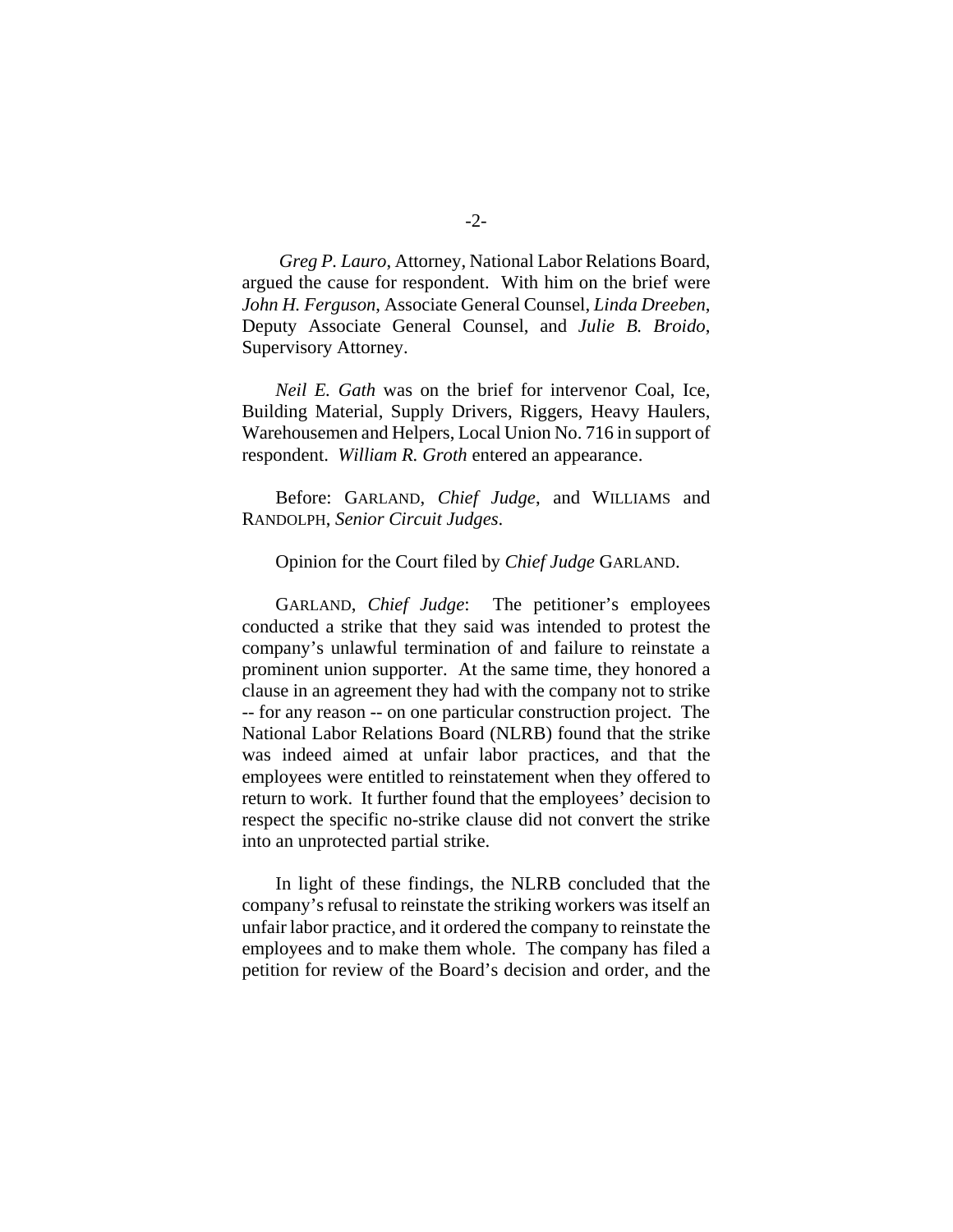Board has filed a cross-application for enforcement. We deny the company's petition and grant the Board's cross-application.

I

Spurlino Materials (SM) and Spurlino Materials of Indianapolis (SMI), collectively "Spurlino," supply and deliver concrete to construction sites. James Spurlino is the majority owner, president, and designated manager of both SM and SMI. Each has a principal office in Ohio. SM's operating facility is located in Middletown, Ohio. SMI operates in Indianapolis, Indiana -- about two hours away.

In January 2006, Coal, Ice, Building Material, Supply Drivers, Riggers, Heavy Haulers, Warehousemen and Helpers, Local Union No. 716, was certified as the exclusive bargaining representative of SMI's drivers and plant operators. Over the following years, the union and SMI met a number of times in an unsuccessful effort to negotiate a collective bargaining agreement. Their last negotiating session, at which they again failed to reach agreement, took place in August 2009.

During the relevant period, the only contract that covered terms and conditions of employment for the unit employees was a Project Labor Agreement (PLA) for a convention center expansion project in downtown Indianapolis. Both SMI and the union (among other employers and unions) were signatories. The PLA applied only to work performed on that project. Article 12 of the agreement contained a no-strike clause with respect to work on the convention center project.

During this period, the union also filed a series of unfair labor practice charges. Relevant here is the union's charge that SM violated section 8(a)(3) of the National Labor Relations Act (NLRA), 29 U.S.C.  $\S$  158(a)(3), by discharging one of the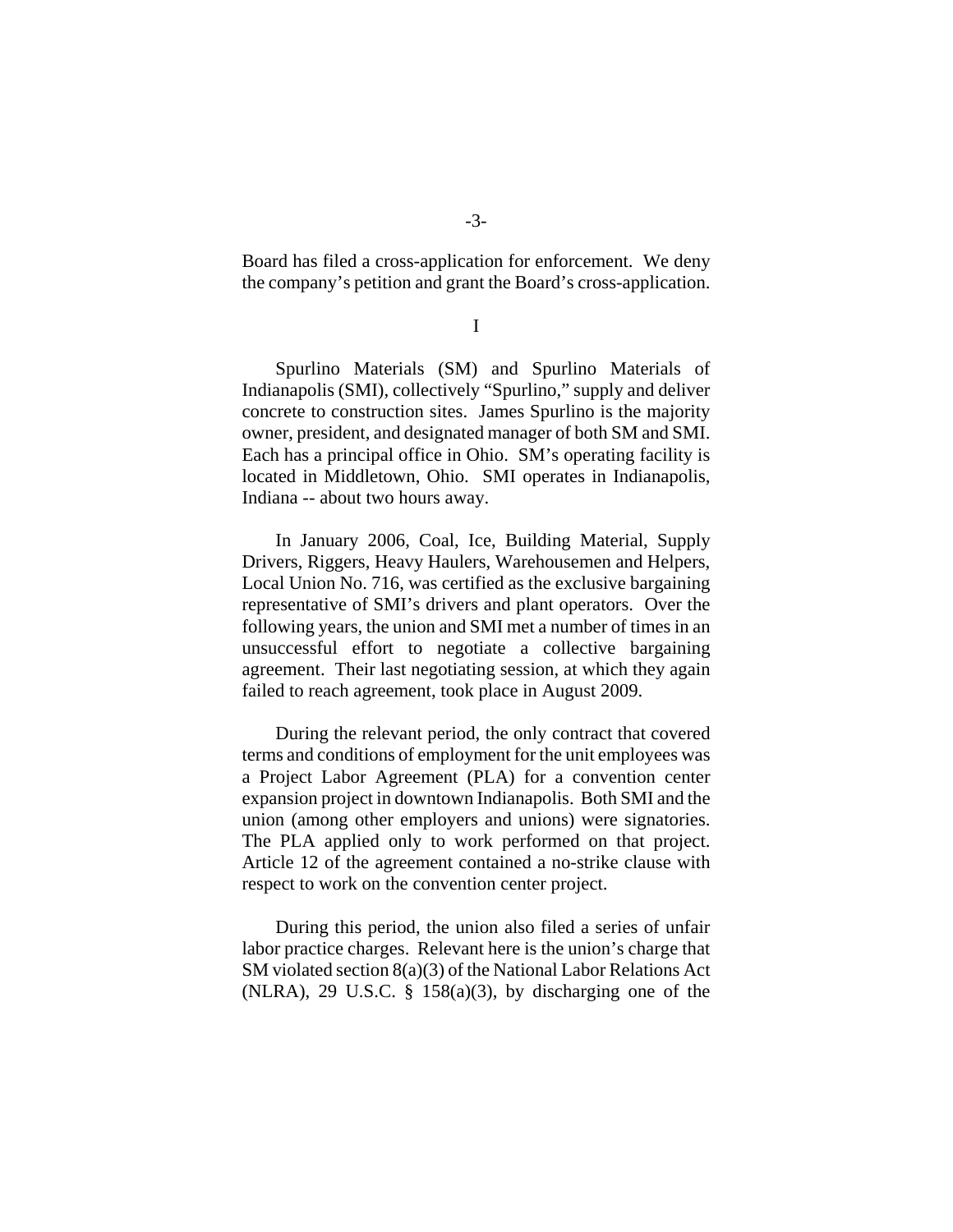union's most prominent supporters, Gary Stevenson, in February 2007. In December 2007, an Administrative Law Judge (ALJ) found that SM did unlawfully discharge Stevenson. In March 2009, a two-member National Labor Relations Board affirmed that finding and ordered SM to reinstate Stevenson with backpay. SM and the NLRB subsequently filed crossapplications for review and enforcement of the Board's decision and order in the United States Court of Appeals for the Seventh Circuit. In September 2009, at the direction of that court, the parties entered into settlement discussions. Those discussions failed and, in late March 2010, the parties began filing their appellate briefs. $<sup>1</sup>$ </sup>

Around that time, employees began to call the union's president, Jim Cahill, asking about the status of both the Stevenson unfair labor practices litigation and the contract negotiations with SMI. In response, Cahill called a meeting to update the employees and take a vote on whether to engage in an unfair labor practice strike. At the May 13, 2010 meeting, the union's attorney, Geoffrey Lohman, gave an update on the status of the Seventh Circuit litigation, informed the employees of the recent unsuccessful attempt to settle the case, and predicted that it might be years before the litigation concluded.

<sup>&</sup>lt;sup>1</sup> In June 2010, the Supreme Court held, in *New Process Steel*, *L.P. v. NLRB*, 130 S. Ct. 2635 (2010), that a two-member Board lacked authority to issue decisions. In July 2010, the Seventh Circuit remanded the Stevenson case back to the Board in light of *New Process Steel*. The following month, a newly constituted three-member NLRB panel reaffirmed the two-member Board's decision and order. The case then went back to the Seventh Circuit, which upheld both the Board's determination that Stevenson had been unlawfully terminated and its order of reinstatement. *Spurlino Materials, LLC v. NLRB*, 645 F.3d 870, 882-83 (7th Cir. 2011).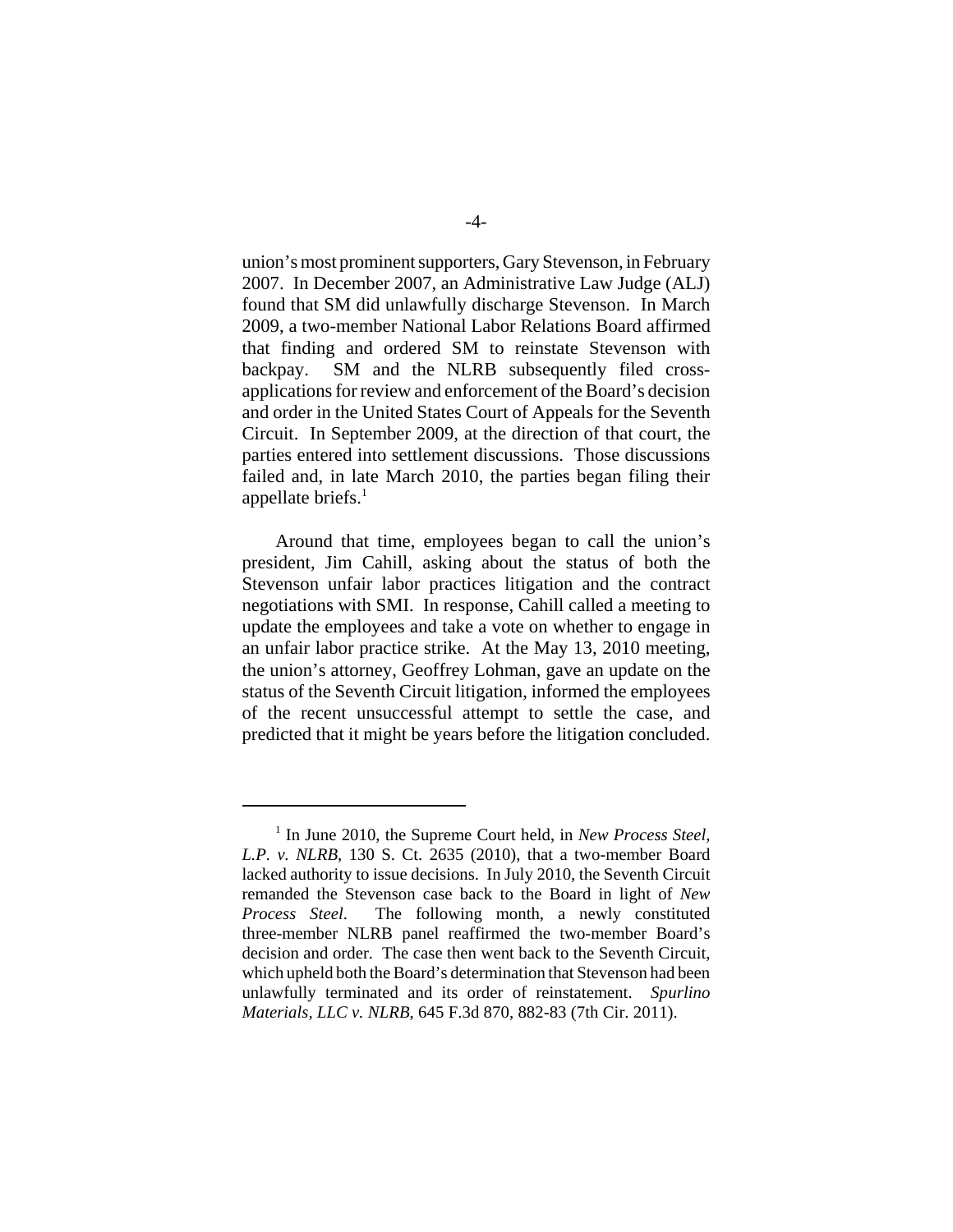Lohman also took questions. Some employees asked about the Stevenson litigation and said that they should do something to get the company to comply with the Board's reinstatement order. At least one employee asked a question related to the status of the contract negotiations, prompting Lohman to provide an update about those negotiations as well. When the conversation turned to a strike, Lohman explained the difference between an unfair labor practice strike and an economic strike, advising the employees that SMI would be required to reinstate them upon request if they engaged in the former, but not necessarily if they engaged in the latter. Accordingly, he said, the union recommended that, if there were to be a strike, it should be over the company's unfair labor practices. Following Lohman's presentation, the employees voted unanimously to engage in an unfair labor practice strike.

Wishing to make the strike as effective as possible, the union did not immediately call for the employees to strike. Ten weeks later, however, after learning that SMI would start a "big job" on August 3, Cahill decided that it was an opportune moment. *Spurlino Materials, LLC*, 357 NLRB No. 126, at 4 (Dec. 6, 2011) (ALJ Op.). On the morning of August 3, he had a strike letter delivered to SMI's operations supervisor/dispatcher. The letter stated that the employees would be engaging in an unfair labor practice strike that would continue "until Spurlino Materials remedie[d] the unfair labor practice it committed in discharging Gary Stevenson," including giving Stevenson "an offer of reinstatement . . . [and] lost wages." J.A. 599.

The letter further stated that the strike would "cover all work performed by the bargaining unit which is not subject to a labor agreement with a binding no strike clause." *Id.* In that regard, it said that the union would "continue to honor Article 12 of the Project Labor Agreement" for the convention center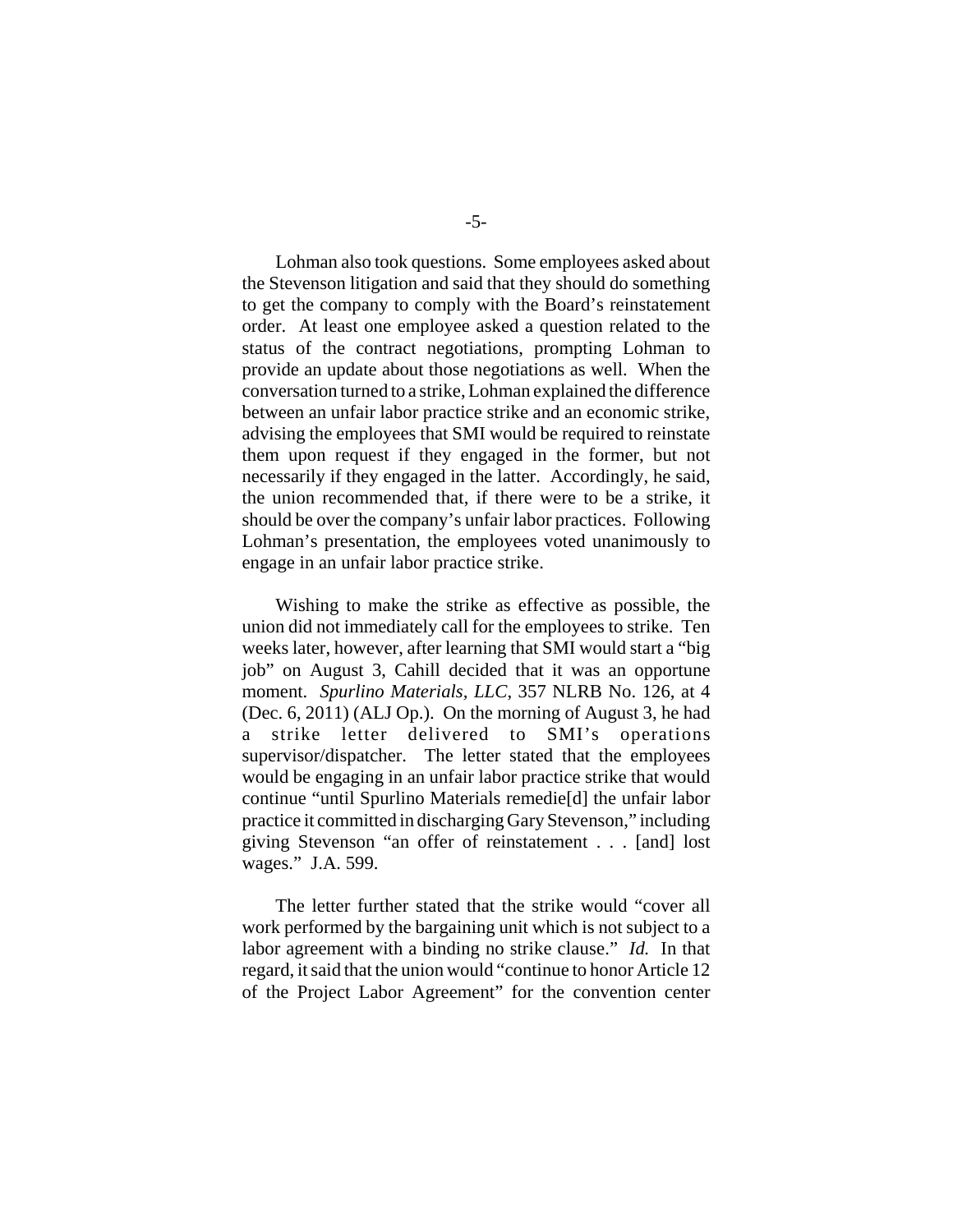project, *id*., which stated that the signatory unions would not engage in any "economic or unfair labor practice strike" on that project, PLA ¶ 12.1 (J.A. 567). Accordingly, the letter declared that unit employees assigned to that project would "fully perform all work covered by the PLA in accordance with that no strike provision" and would not picket at that jobsite. J.A. 599.

SMI was able to continue its operations throughout the course of the nine-day strike, using SM employees from Ohio and hiring approximately sixteen replacement workers to cover the striking employees' work. Despite the striking employees' willingness to perform PLA-related work, SMI did not assign them any such work. Throughout the strike, the employees picketed with signs stating that they were on an "unfair labor practice strike for the illegal termination of Gary Stevenson." *Spurlino Materials*, 357 NLRB No. 126, at 5.

On August 11, Cahill gave SMI's operations manager a letter notifying the company that the employees were prepared to end the strike and unconditionally return to work the next day. The letter demanded that the company immediately recall the employees to work. SMI, however, refused to reinstate the strikers. It told the union that it had no duty to do so, both because the strike was an economic strike (and SMI had hired permanent replacements for all positions), and because the strike was an unprotected partial strike since it had excluded the convention center site.

Thereafter, the union filed an unfair labor practice charge alleging that SMI, SM, or both as a single employer had violated sections  $8(a)(3)$  and (1) of the NLRA, 29 U.S.C.  $\S$ § 158(a)(3) & (1), by refusing to reinstate the striking employees. Following a hearing, an ALJ concluded that SMI and SM constituted a single employer that had violated the Act as alleged. The ALJ ordered the companies to reinstate the employees and make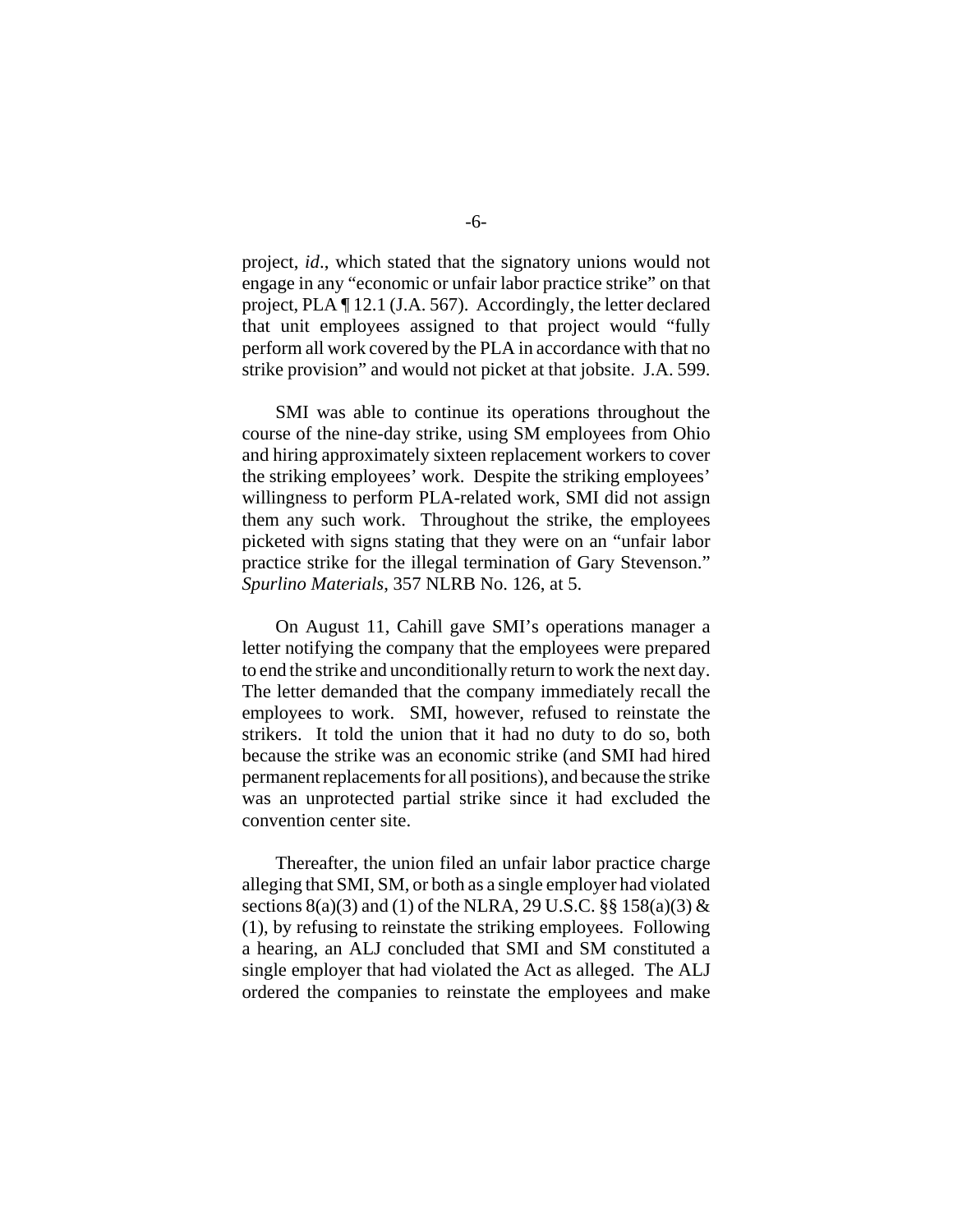them whole for any loss of earnings and benefits suffered as a result of the unlawful refusal to reinstate them. The Board adopted the ALJ's findings and recommendations in all relevant respects.

Spurlino now petitions for review and the Board cross-applies for enforcement of its order. Spurlino defends its refusal to reinstate the striking employees on two grounds, which we take up in Part II. In Part III, we address Spurlino's further contention that the Board erred in finding that SMI and SM constituted a single employer. "We must uphold the judgment of the Board unless, upon reviewing the record as a whole, we conclude that the Board's findings are not supported by substantial evidence, or that the Board acted arbitrarily or otherwise erred in applying established law to the facts of the case." *Mohave Elec. Coop., Inc. v. NLRB*, 206 F.3d 1183, 1188 (D.C. Cir. 2000) (internal quotation marks omitted); *see* 29 U.S.C. § 160(e), (f).

## II

Spurlino maintains that the Board erred in finding that its refusal to reinstate the striking employees was unlawful. It argues that the striking employees were not entitled to reinstatement because they engaged in: (a) an economic strike rather than an unfair labor practice strike; and (b) a partial strike. We consider these arguments below.

# A

Strikes may be categorized as either economic or unfair labor practice strikes. *See Gen. Indus. Emps. Union, Local 42 v. NLRB*, 951 F.2d 1308, 1311 (D.C. Cir. 1991). That categorization carries significant consequences. Economic strikers run the risk of replacement if, during the strike, the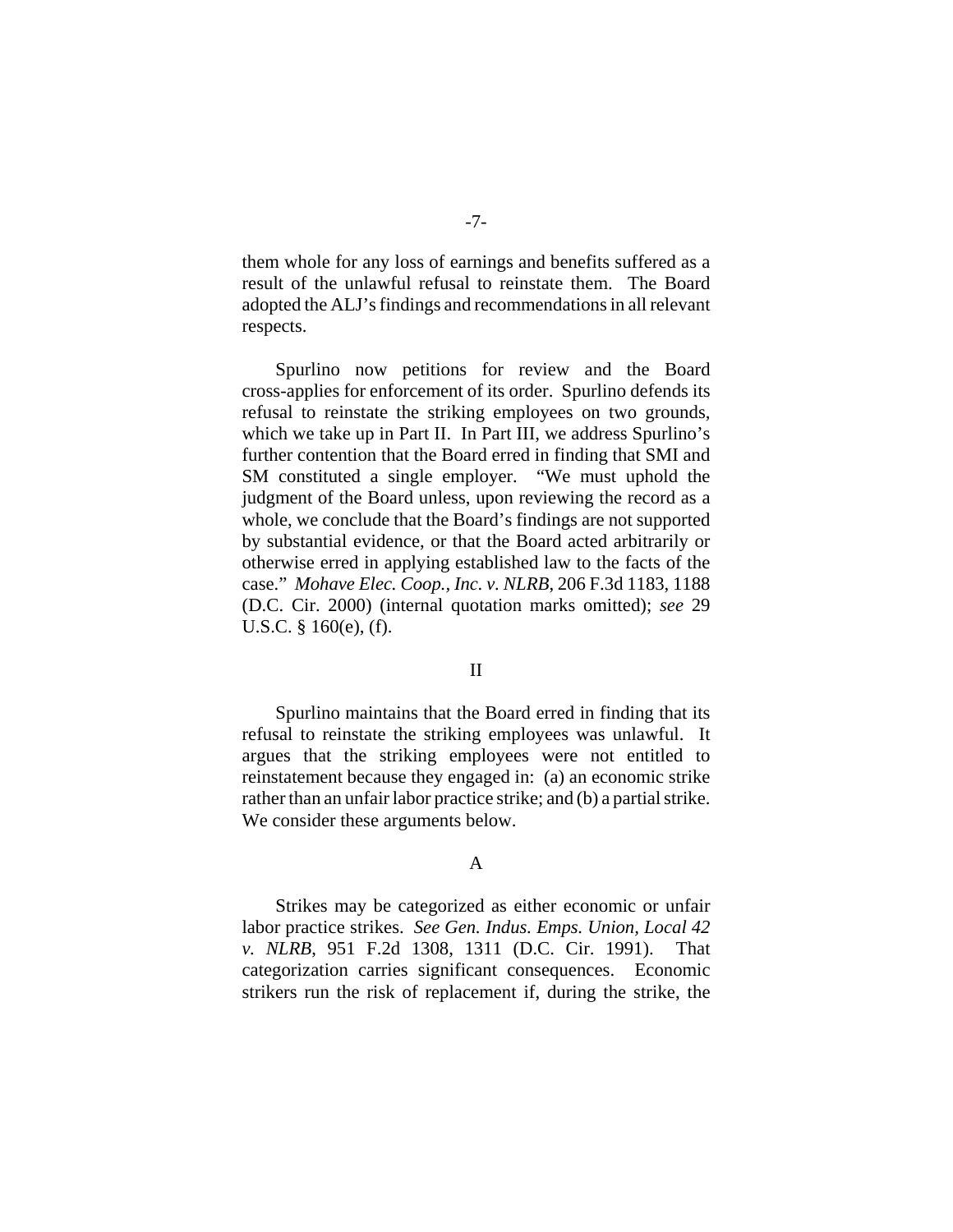employer takes on permanent new hires. *NLRB v. Int'l Van Lines*, 409 U.S. 48, 50 (1972); *Gen. Indus. Emps. Union*, 951 F.2d at 1311. By contrast, employees who engage in an unfair labor practice strike are entitled to reinstatement to their former positions if they wish to return to work at the conclusion of the strike, even if the employer has hired replacements. *See Int'l Van Lines*, 409 U.S. at 50-51; *Mastro Plastics Corp. v. NLRB*, 350 U.S. 270, 278 (1956); *Gen. Indus. Emps. Union*, 951 F.2d at 1311. Accordingly, an employer violates the NLRA if it fails to reinstate unfair labor practice strikers once they have made an unconditional offer to return to work. *See Alwin Mfg. Co. v. NLRB*, 192 F.3d 133, 141-42 (D.C. Cir. 1999).

To determine into which category a strike falls, the Board looks to the employees' motivations for striking, considering both objective and subjective evidence. *See Gen. Indus. Emps. Union*, 951 F.2d at 1312; *Exec. Mgmt. Servs., Inc.*, 355 NLRB 185, 194-96 (2010); *Chi. Beef Co.*, 298 NLRB 1039, 1039 (1990).A strike wholly driven by the desire of employees to obtain favorable employment terms is an economic strike. When employees strike in protest of their employer's unfair labor practices, the strike is -- as the label suggests -- an unfair labor practice strike. *See Int'l Van Lines*, 409 U.S. at 50-51; *Gen. Indus. Emps. Union*, 951 F.2d at 1311.

In some cases, a strike will have more than one cause: employees will be spurred to action both by their desire to improve their negotiating position and by their desire to protest their employer's unfair labor practices. In such cases, the Board has employed a simple rule of categorization: so long as an unfair labor practice has "anything to do with causing" a strike, the strike is an unfair labor practice strike. *Gen. Drivers & Helpers Union, Local 662 v. NLRB*, 302 F.2d 908, 911 (D.C. Cir. 1962). "The employer's unfair labor practice need not be the sole or even the major cause or aggravating factor of the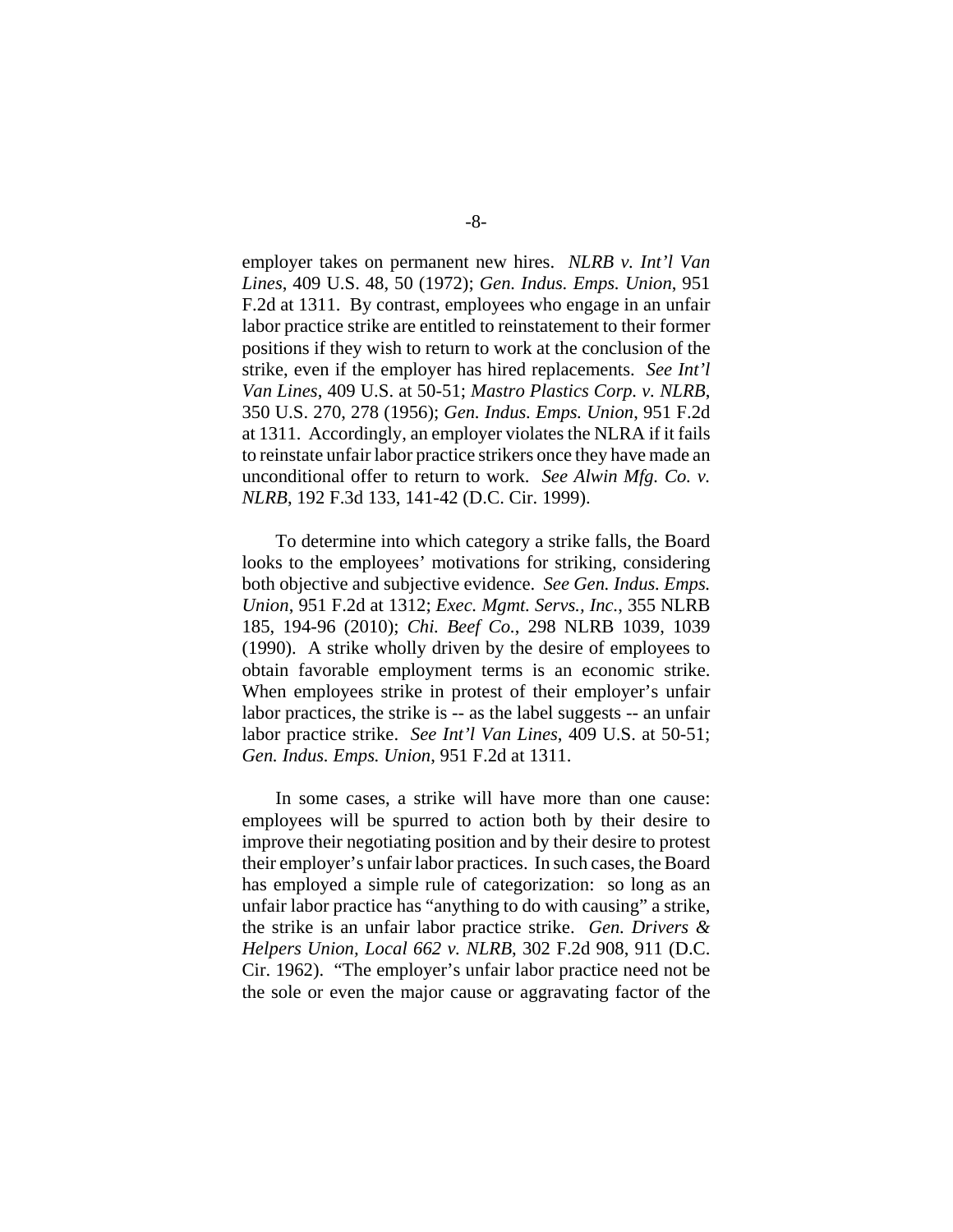strike; it need only be a contributing factor." *Teamsters Local Union No. 515 v. NLRB*, 906 F.2d 719, 723 (D.C. Cir. 1990) (internal quotation marks omitted); *see Alwin Mfg. Co.*, 192 F.3d at 141; *Gen. Indus. Emps. Union*, 951 F.2d at 1311.

Spurlino argues that its striking employees were not entitled to reinstatement because they engaged in an economic rather than unfair labor practice strike. Under the case law just described, Spurlino cannot win that argument as long as the employees struck at least in part to protest its unfair labor practices. Because the question of what motivated a strike is one of fact, we must uphold the Board's findings in this regard as long as they are supported by substantial evidence. *Gen. Indus. Emps. Union*, 951 F.2d at 1312; *see* 29 U.S.C. § 160(e), (f); *Monmouth Care Ctr. v. NLRB*, 672 F.3d 1085, 1089 (D.C. Cir. 2012).

We conclude that the Board's categorization of the strike as an unfair labor practice strike is supported by substantial evidence showing that at least part of the employees' motive to strike was Spurlino's unlawful refusal to reinstate Stevenson, who had been unlawfully discharged. The union called the strike-vote meeting for the specific purpose of taking a vote on whether to engage in an unfair labor practice strike. Following an explanation of the differences between an unfair labor practice strike and an economic strike, the employees unanimously voted to engage in an unfair labor practice strike. Consistent with that vote, the union's strike letter and the employees' picket signs specifically stated that the employees were striking to protest Spurlino's refusal to remedy Stevenson's unlawful discharge. Two striking employees who testified before the ALJ cited Spurlino's unwillingness to reinstate Stevenson as a reason they voted to strike. And at no time during the strike did the union make any economic demands. *See Spurlino Materials*, 357 NLRB No. 126, at 10.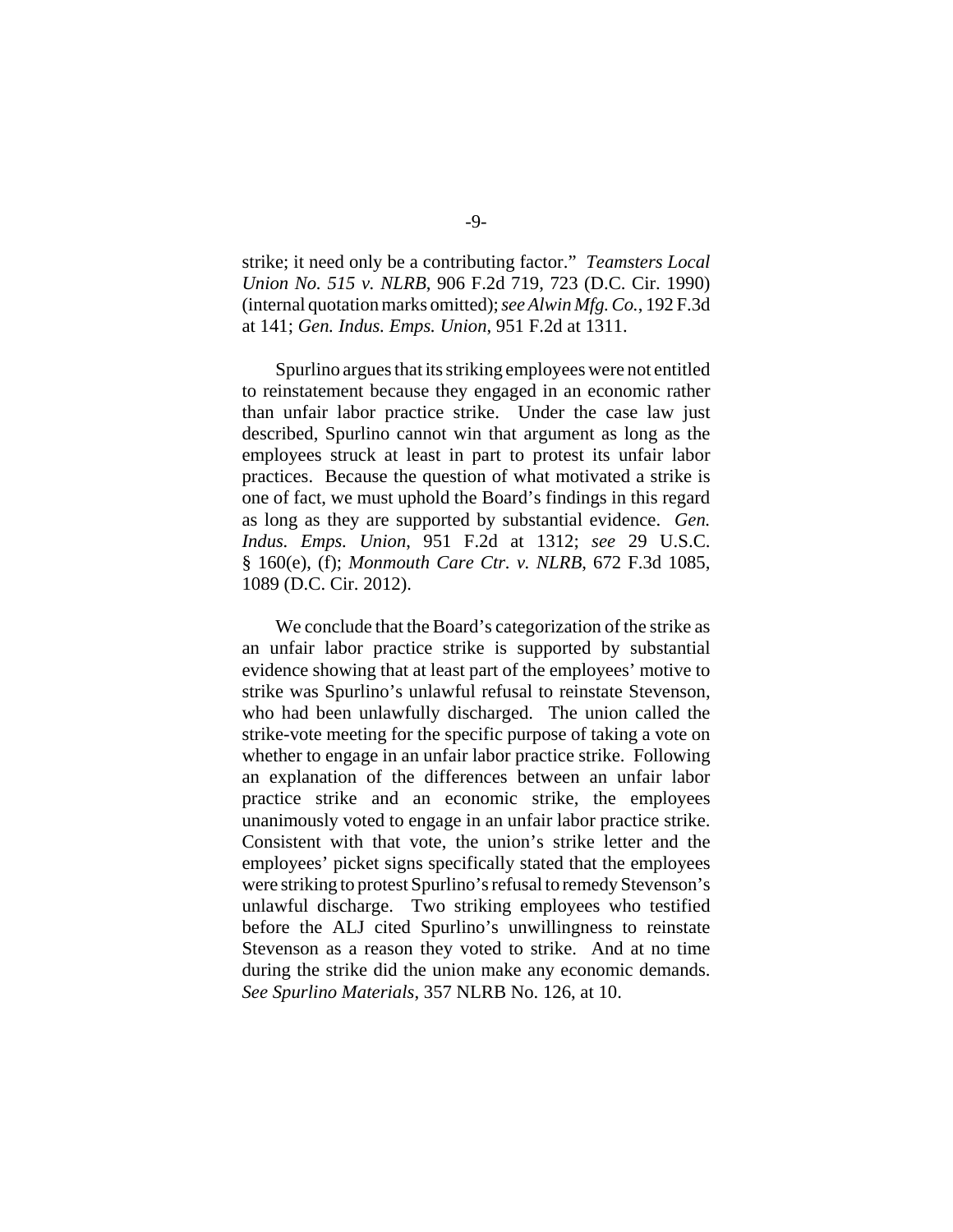Spurlino correctly notes that there was evidence that employees also had economic motivations for striking. In the spring of 2010, some employees voiced concerns and asked questions about the failed contract negotiations -- at the May 13

strike meeting, as well as at a mandatory employees meeting that the company called thereafter. But as this court has held, "[t]he employer's unfair labor practice need not be the sole or even the major cause or aggravating factor of the strike; it need only be a contributing factor." *Teamsters Local Union No. 515*, 906 F.2d at 723 (internal quotation marks omitted).

Spurlino mounts two principal challenges to the Board's determination that the strike was motivated by unfair labor practices. We find neither persuasive.

First, Spurlino argues that the Board's decision rests on "self-serving" evidence -- which, according to Spurlino, is evidence that supports the proponent's own interests and that is not verifiable because it goes to the proponent's subjective motivations. *See* Oral Arg. Recording 3:58-4:07. We do not know what to make of the first descriptor: it would be an act of unusual altruism for a proponent to put on evidence that did not support its interests. Surely Spurlino did not limit its witnesses to those who supported the union's case. Nor is the fact that some of the evidence went to the employees' subjective motivations surprising or disqualifying. After all, the core question is what the motivation was for the strike, and Board precedent clearly supports taking account of subjective evidence in making that determination. *See Gen. Indus. Emps. Union*, 951 F.2d at 1312; *Chi. Beef Co.*, 298 NLRB at 1039.

To be sure, Spurlino is correct that the credibility of "selfserving" evidence must be carefully assessed. But the Board and ALJ did that here. As Spurlino notes, there are indeed cases in which courts have rejected Board findings that strikes were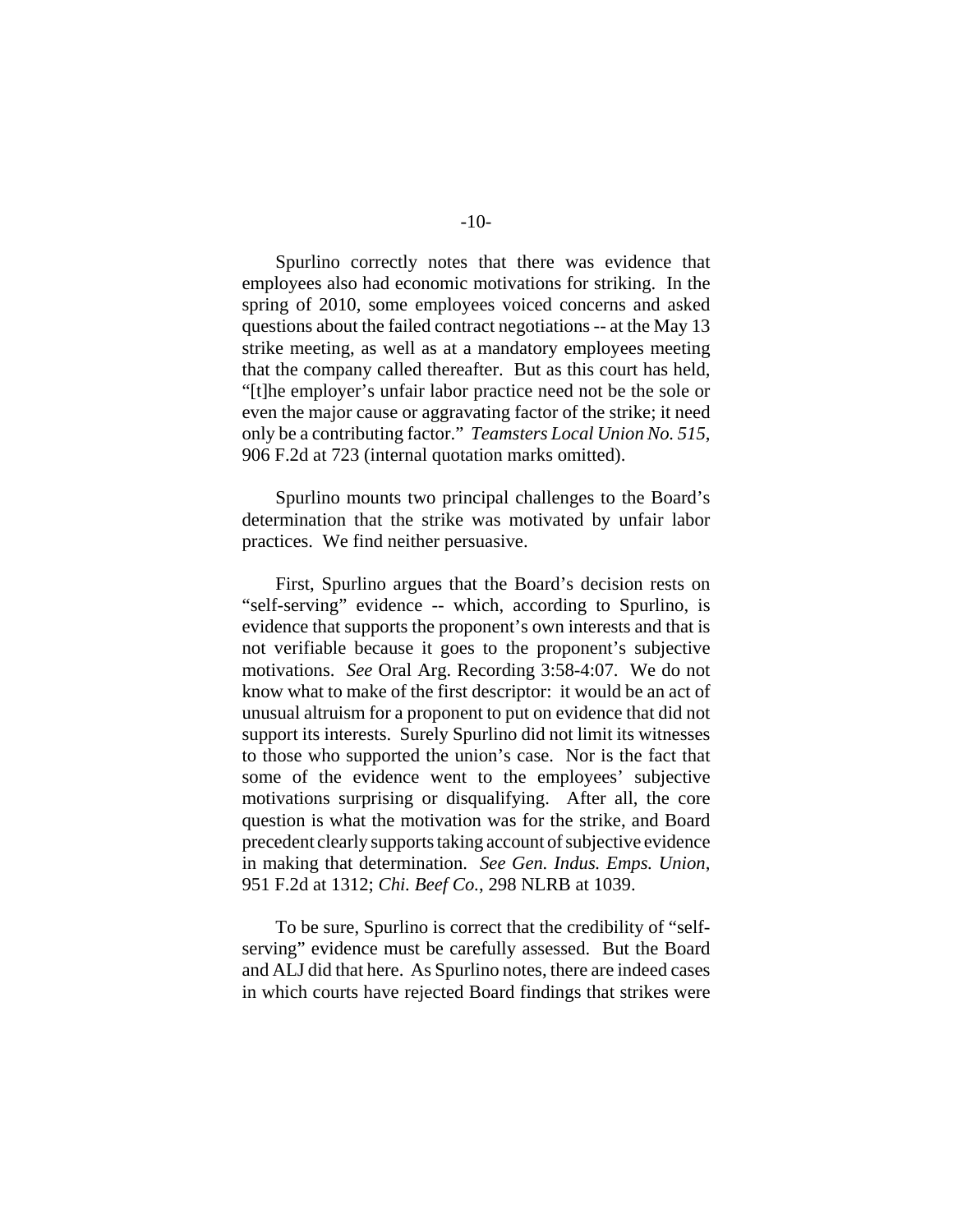motivated by unfair labor practices -- findings supported by evidence that could be described as self-serving. But those courts neither excluded such evidence as irrelevant nor discounted its value to zero. Rather, they simply found that the evidence in those cases -- evidence that was less substantial or significantly less credible than the evidence upon which the Board relied here -- was insufficient to satisfy the substantial evidence test.<sup>2</sup>

Spurlino focuses particularly on the fact that the union's attorney explained to the employees the differences between an unfair labor practice strike and an economic strike before the employees voted to limit the strike to protesting Spurlino's treatment of Stevenson. But there is no legal requirement that, to be credited, a strike vote must be taken in ignorance of its consequences. *See Dorsey Trailers, Inc.*, 327 NLRB 835, 856 (1999) (affirming an ALJ's holding that a union could not "be blamed for having had sufficient foresight . . . to advise its members against walking out to protest something other than unfair labor practices"). The Board took into account the attorney's statements, as well as the other evidence described above -- including the fact that the strike letter and picket signs were limited to protesting Stevenson's termination, and the fact that the union never made any economic demands during the strike. These, together with the two employees' testimony about their own motivations, constitute substantial evidence to support

<sup>2</sup> *See, e.g.*, *Pirelli Cable Corp. v. NLRB*, 141 F.3d 503, 518-19 (4th Cir. 1998) (reversing the Board's determination where it relied exclusively on testimony about union officials' -- not union members' -- motivations); *Winn-Dixie Stores, Inc. v. NLRB*, 448 F.2d 8, 9-11, 10 n.4 (4th Cir. 1971) (finding the evidence insufficient where employee testimony that a strike was motivated by unfair labor practices was contradicted by picket signs and handbills that "reflected only economic grievances")*.*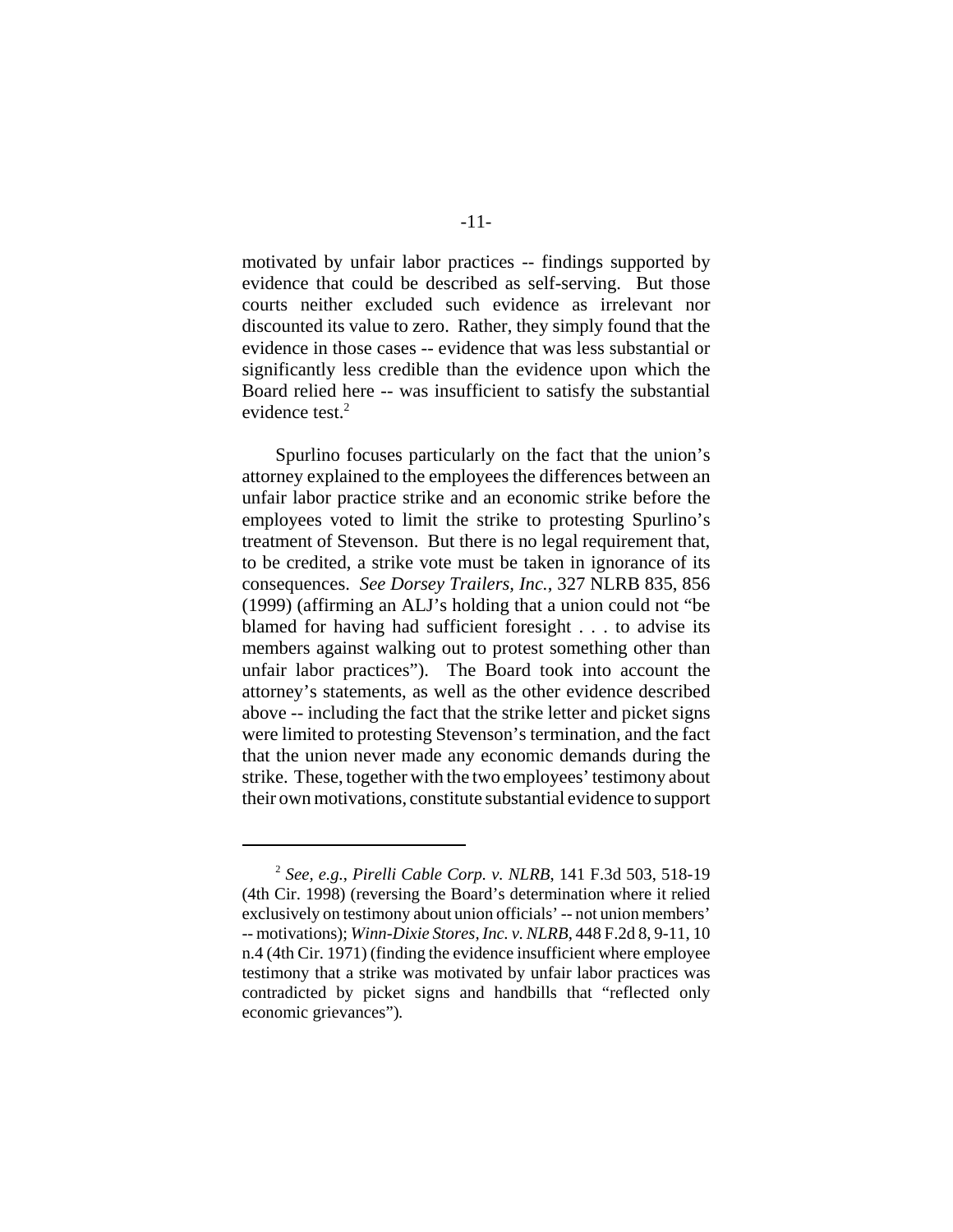the Board's determination that Spurlino's unfair labor practices were a motive for the strike.

Second, Spurlino points to the three-year gap between the February 2007 discharge of Stevenson and the August 2010 strike as proof that the discharge could not have been a motive for the strike. Had the discharge actually been a motive, the company insists, the employees would have struck closer to the date of the discharge.

But this ignores the fact that the gap in time was a consequence of the employees' decision to first put their faith in the legal system -- rather than rely on self-help -- to rectify the unfair labor practice. In 2009, the NLRB did in fact order reinstatement, an order that the Seventh Circuit ultimately enforced. *See supra* note 1. But when the employees struck in August 2010, Stevenson still had not been reinstated. Spurlino was appealing the Board's determination to the Seventh Circuit, and the employees were told that settlement negotiations had recently failed. At that point, it was not simply Stevenson's discharge, but also Spurlino's ongoing failure to reinstate Stevenson, that the employees protested. *See Spurlino Materials*, 357 NLRB No. 126, at 14 (ALJ Op.) ("I conclude that the employees struck at least in part over the Respondent's unlawful discharge *and* failure to reinstate Stevenson." (emphasis added)); *see also* J.A. 599 (strike letter stating that the employees would strike "until Spurlino Materials remedie[d] the unfair labor practice it committed in discharging Gary Stevenson" and gave Stevenson "an offer of reinstatement" and "lost wages"); J.A. 116 (testimony by an employee that the "first goal of th[e] strike" was to "get Gary Stevenson his job back"); J.A. 126 (testimony by another employee that he voted to strike because "it was unfair that [Spurlino] w[as] not allowing [Stevenson] to come to work"). There was, therefore, no gap at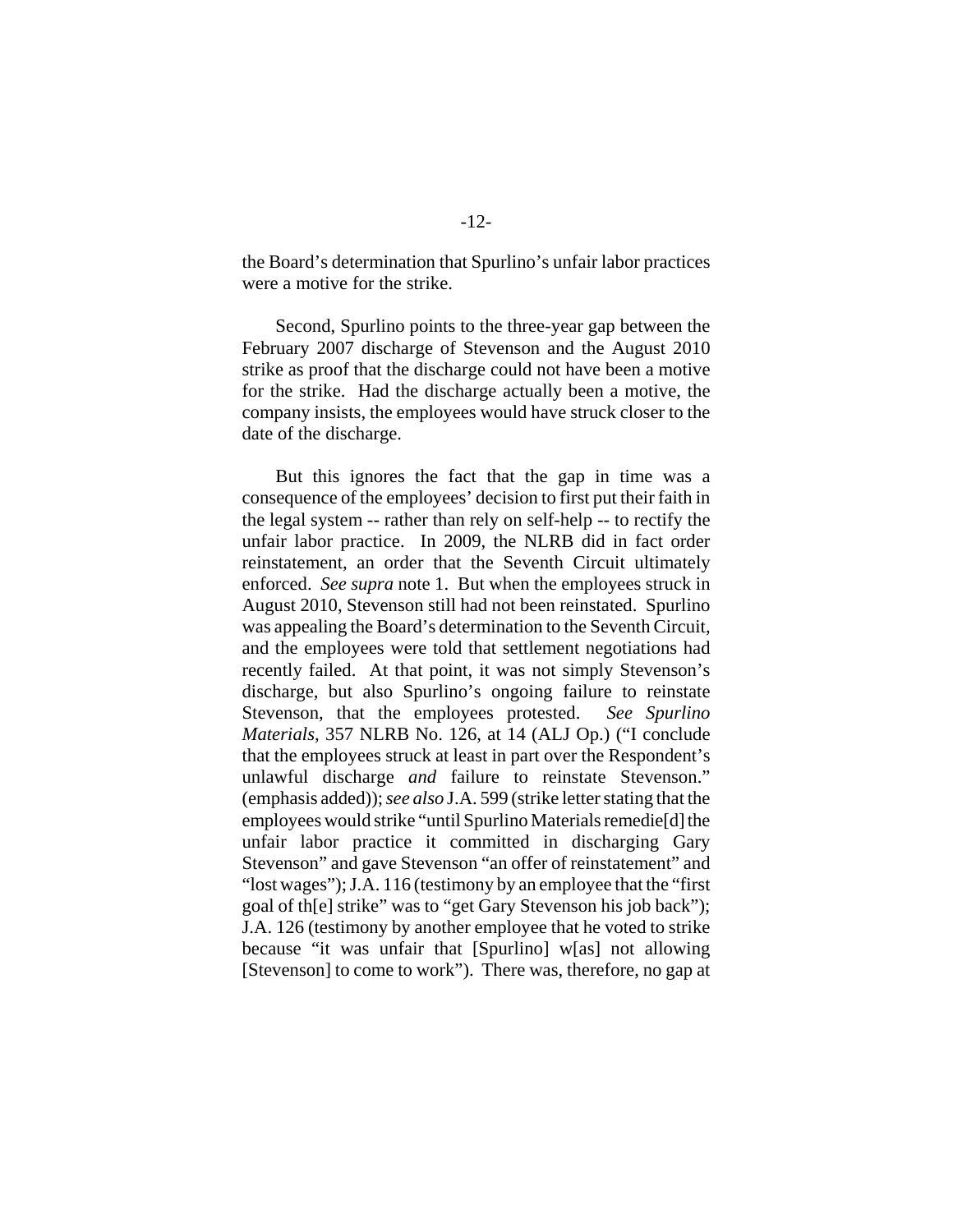-13 all between the continuing unfair labor practice and the day the

employees began their strike.<sup>3</sup>

In sum, we conclude that substantial evidence supports the Board's determination that the strike by Spurlino's employees was an unfair labor practice strike.

Spurlino's second contention is that, even if the strike was an unfair labor practice strike, it was nonetheless outside the protection of the NLRA because the employees engaged in only a partial strike. As noted in Part I, the Project Labor Agreement contained a clause barring the employees from conducting any kind of strike -- including an unfair labor practice strike -- with respect to work on the convention center project. The union's strike letter informed Spurlino that the employees would "continue to honor" that clause, and so would cease all work except work on that project. *Spurlino Materials*, 357 NLRB No. 126, at 4. That exception, Spurlino maintains, rendered the strike an unprotected "partial strike."

A strike is protected under the NLRA only if it is a "complete" strike. *See Audubon Health Care Ctr.*, 268 NLRB 135, 137 (1983). Striking employees lose the protection of the Act if they engage in a "partial strike." *Inova Health Sys. v. NLRB*, 795 F.3d 68, 87 (D.C. Cir. 2015); *see First Nat'l Bank*,

<sup>&</sup>lt;sup>3</sup> Spurlino further maintains that the union never requested that Stevenson be reinstated until its August 3 strike letter. That contention is baffling: the union filed a charge challenging Stevenson's termination in 2007, and it spent the intervening years litigating the lawfulness of that discharge and urging the remedy of reinstatement before both the NLRB and the Seventh Circuit. *See Spurlino Materials*, 357 NLRB No. 126, at 2-3.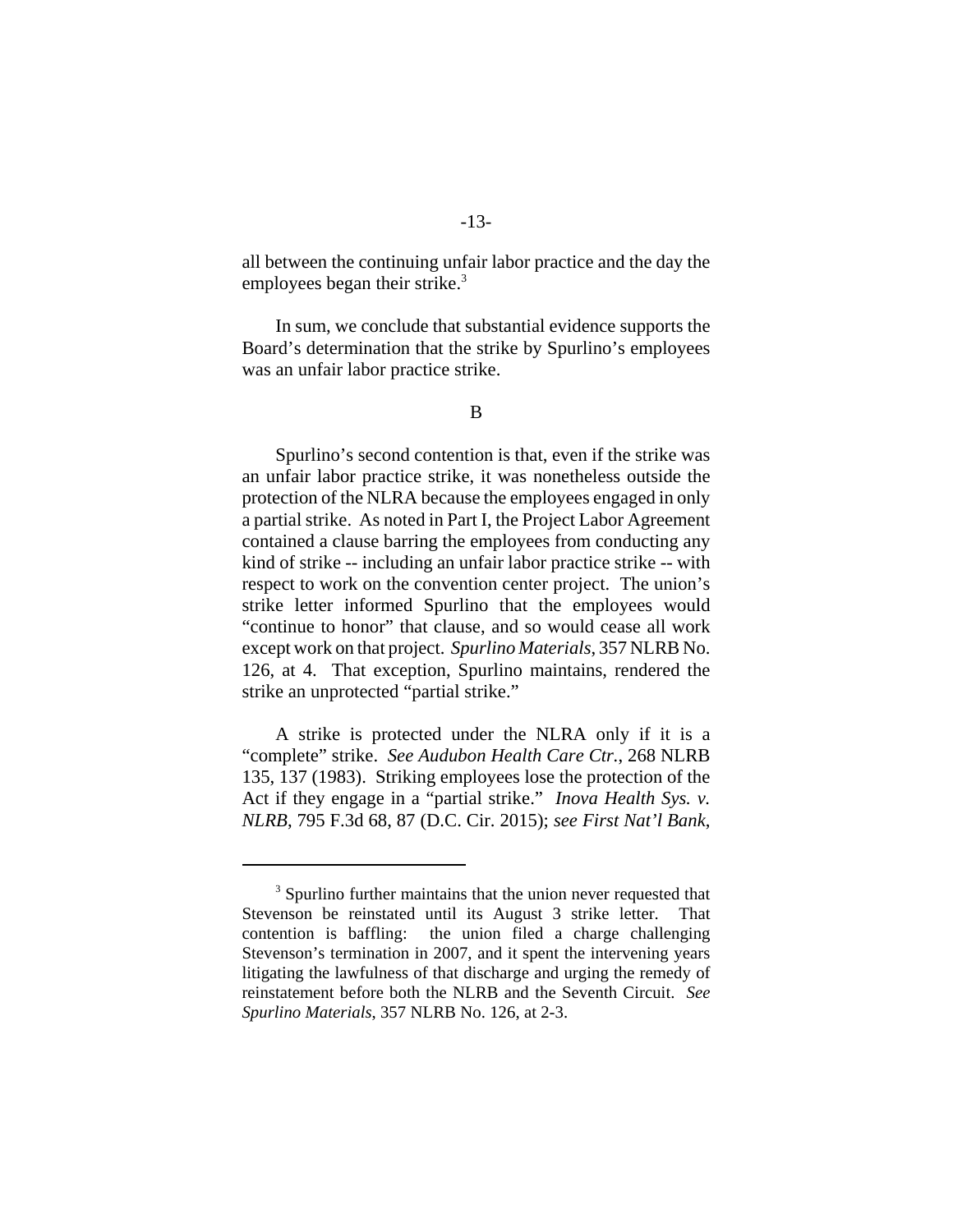171 NLRB 1145, 1151 (1968). As the Board has explained, when employees "pick and choose the work they will do or when they will do it," their conduct "constitutes an attempt . . . to set their own terms and conditions of employment in defiance of their employer's authority to determine those matters." *Audubon*, 268 NLRB at 137. Accordingly, employees who engage in a partial strike are not protected by the NLRA and may lawfully be discharged. *Id*.

Spurlino argues that the employees' offer to perform work on the convention center project during the strike rendered the strike a partial strike. It "makes no difference," Spurlino maintains, that the employees' willingness to continue working on that project arose out of the no-strike clause in the Project Labor Agreement. Spurlino Br. 24. Whatever the motivation, they stopped doing some -- but not all -- work and therefore were not entitled to reinstatement. In reaching the contrary conclusion, Spurlino insists, the Board erred in applying established law to the facts of the case.

We disagree. Like the Board, we find that the partial-strike precedents are a poor fit for the case before us. *See Pacific Coast Supply, LLC v. NLRB*, 801 F.3d 321, 333 (D.C. Cir. 2015) ("We . . . must give deference to [an agency's] interpretations of its own precedents." (internal quotation marks omitted)). Spurlino correctly notes that the "purpose of prohibiting partial strikes is to avoid employees dictating the terms of their own employment." Reply Br. 6; *see Highlands Hosp. Corp.*, 278 NLRB 1097, 1097 (1986) (declaring that to tolerate partial strikes "would be to allow employees to do what [the Board] would not allow any employer to do, that is to unilaterally determine conditions of employment" (internal quotation marks omitted)). But Spurlino's employees were not attempting to dictate the terms of their employment or "to usurp [the employer's] prerogative to assign work," *Audubon*, 268 NLRB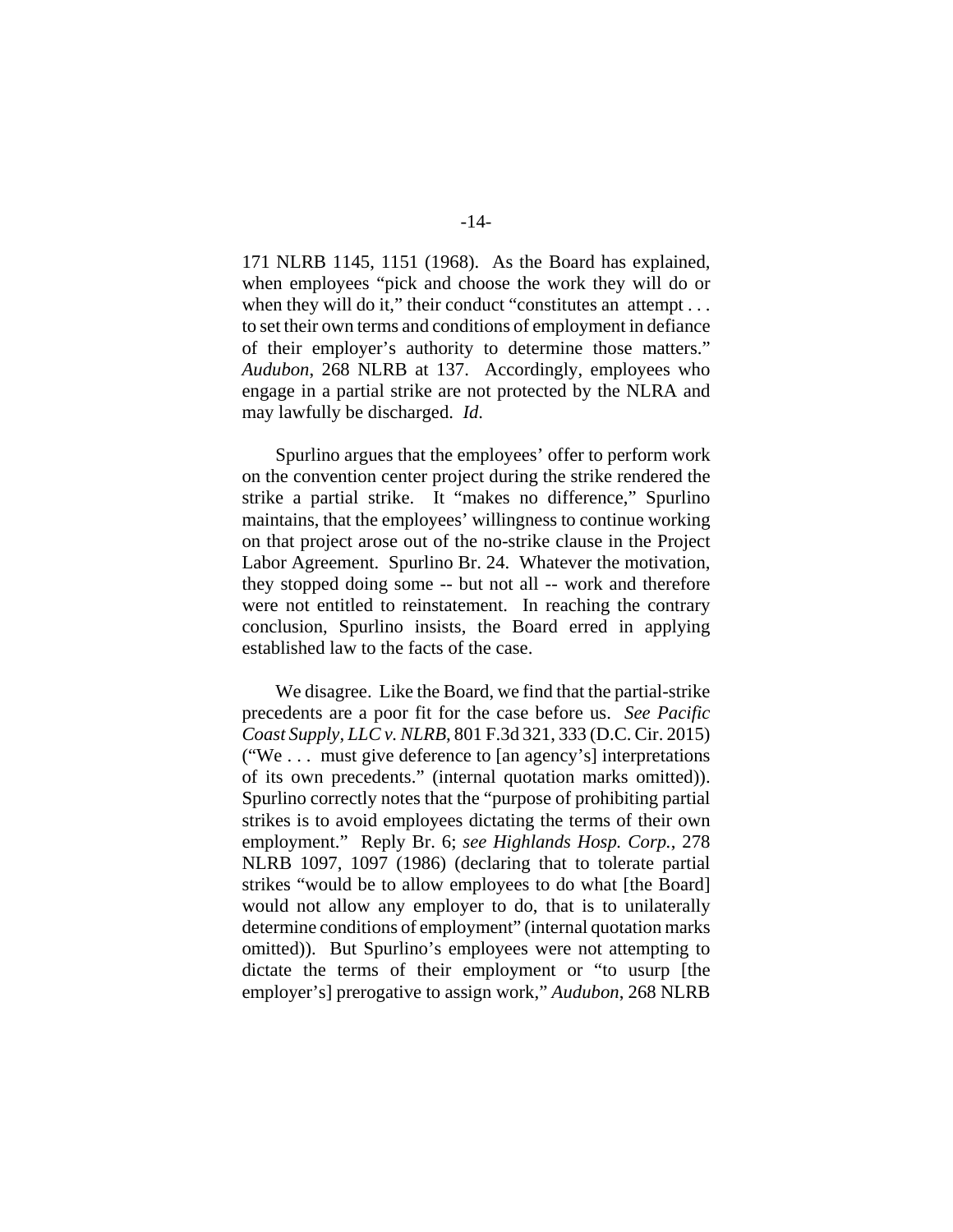at 137. "On the contrary," as the ALJ explained, they "were acting in accordance and compliance with the terms and conditions contained in the PLA, to which both the Company and the Union were signatory." *Spurlino Materials*, 357 NLRB No. 126, at 14.

Nor can it be said that the employees left Spurlino in doubt as to whether they were striking -- another concern that animates the partial-strike ban. *See Vencare Ancillary Servs., Inc. v. NLRB*, 352 F.3d 318, 324 (6th Cir. 2003) ("The underlying rationale of the prohibition on partial strikes is that the employer has a right to know whether or not his employees are striking."). The union's strike letter unambiguously declared that the employees were striking with respect to all work except work on the convention center project. Spurlino has never suggested any confusion about the employees' intentions in that regard.

The Board was also reasonable in buttressing its rejection of Spurlino's partial-strike argument by taking note of the "Catch-22" that Spurlino's position would create for the employees. *Spurlino Materials*, 357 NLRB No. 126, at 14. In Spurlino's view, if the employees honored the no-strike clause and agreed to perform PLA work, they would be engaging in a partial strike, thus forfeiting the NLRA's protection. Yet, if they refused to perform the PLA work, they would be violating the no-strike clause, which would again strip the strike of its protected status. *See NLRB v. City Disposal Sys. Inc.*, 465 U.S. 822, 837 (1984). Hence, if Spurlino's position were accepted, the employees could be fired for engaging in any kind of strike. As the ALJ put it, "the employees would be forced to choose between forfeiting their right to strike or forfeiting their jobs." *Spurlino Materials*, 357 NLRB No. 126, at 14. Attributing such broad consequences to a no-strike clause limited to a single project would contravene not only the requirement that any waiver of the right to strike must be "clear and unmistakable,"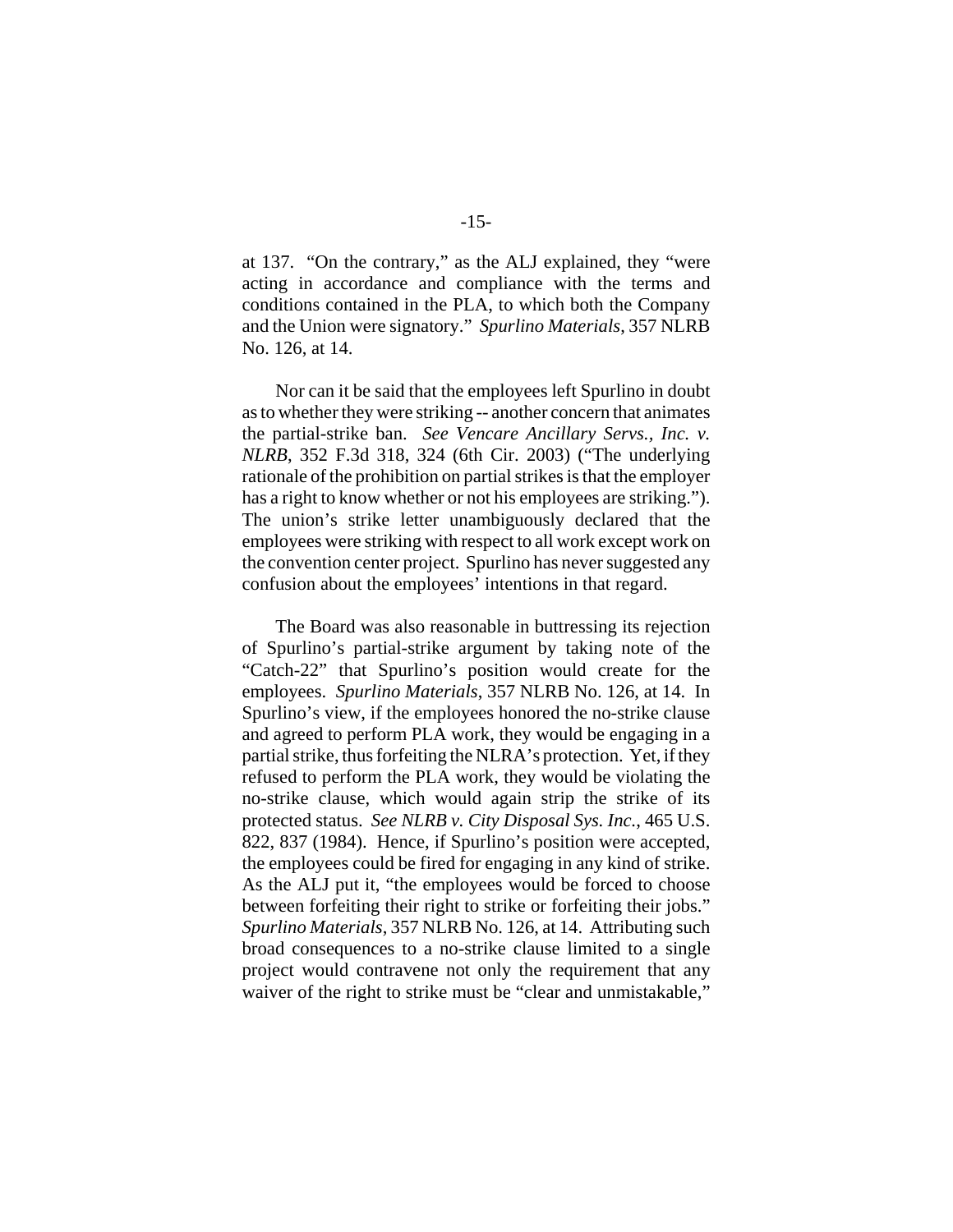*Metro. Edison Co. v. NLRB*, 460 U.S. 693, 708 (1983), but also "the strong interest of federal labor policy in the legitimate use of the strike," *NLRB v. Erie Resistor Corp.*, 373 U.S. 221, 235 (1963).

In sum, the Board was reasonable in concluding that the employees' respect for a prior contractual agreement did not convert their otherwise lawful strike into an unprotected partial strike.

#### III

Finally, Spurlino challenges the Board's determination that, although the unit employees were formally employed only by SMI, SMI and SM constituted a single employer. When the Board finds that two entities constitute a "single employer," the two entities may be held jointly and severally liable for any unfair labor practice committed by either one. *See Emsing's Supermarket, Inc.*, 284 NLRB 302, 302 (1987). The bottom-line question in considering whether two entities are a single employer is "whether they have failed to maintain the kind of arm's-length relationship that would normally characterize separate and independent companies." *Spurlino Materials*, 357 NLRB No. 126, at 6; *see Emsing's Supermarket*, 284 NLRB at 302.

To answer that question, the Board examines four factors: (1) common ownership or financial control, (2) common management, (3) interrelation of operations, and (4) centralized control of labor relations. *See S. Prairie Const. Co. v. Local No. 627, Int'l Union of Operating Eng'rs*, 425 U.S. 800, 802 n.3 (1976); *RC Aluminum Indus., Inc. v. NLRB*, 326 F.3d 235, 239 (D.C. Cir. 2003). The Board has explained that "no single aspect is controlling, and all four factors need not be present to find single-employer status." *Bolivar-Tees, Inc.*, 349 NLRB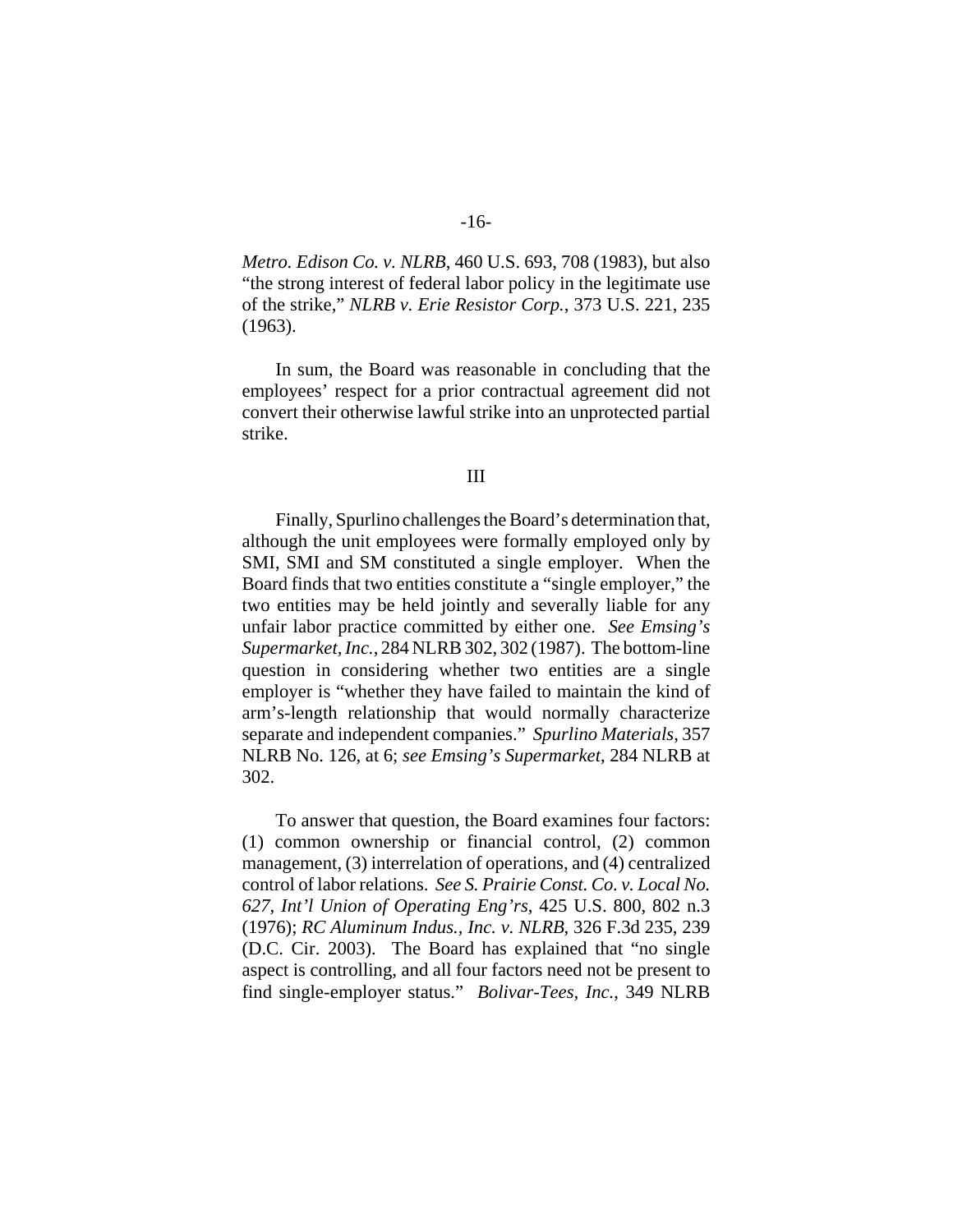720, 720 (2007); *see RC Aluminum Indus.*, 326 F.3d at 239. As the question of single-employer status is "primarily factual," we again must uphold the Board's determination if it is supported by substantial evidence. *NLRB v. Al Bryant, Inc.*, 711 F.2d 543, 551 (3d Cir. 1983); *see Asher Candy, Inc. v. NLRB*, 258 F. App'x 334, 334 (D.C. Cir. 2007). We find no basis for disturbing the Board's well-supported determination that SMI and SM constituted a single employer.<sup>4</sup>

First, with respect to common ownership or financial control, the ALJ noted that James Spurlino was at all times the majority owner of both SMI and SM. Although Spurlino points out that there were no other common owners and that neither company had a board of directors, common ownership does not demand multiple common owners or a particular type of corporate structure. At the time of the ALJ's decision, James Spurlino owned 100% of SM and 52% of SMI, with the remaining 48% of the latter equally divided between his father and another company owned by a longtime friend. On these facts, the ALJ appropriately determined that there was "substantially common ownership and financial control." *Spurlino Materials*, 357 NLRB No. 126, at 6.

Second, as to common management, the ALJ noted that James Spurlino was the president and manager of both SMI and SM. He further found -- based on a detailed factual analysis - that James Spurlino "makes the major decisions for both companies." *Id.* at 7 (discussing James Spurlino's role in, inter

<sup>&</sup>lt;sup>4</sup> Spurlino contends that the Board's single-employer analysis is inapplicable to this case because there was no "precipitating event" or "overt act" by SM that would subject it to such analysis. Spurlino Br. 41. There is no precedent, however, that imposes such a triggering requirement for application of single-employer analysis.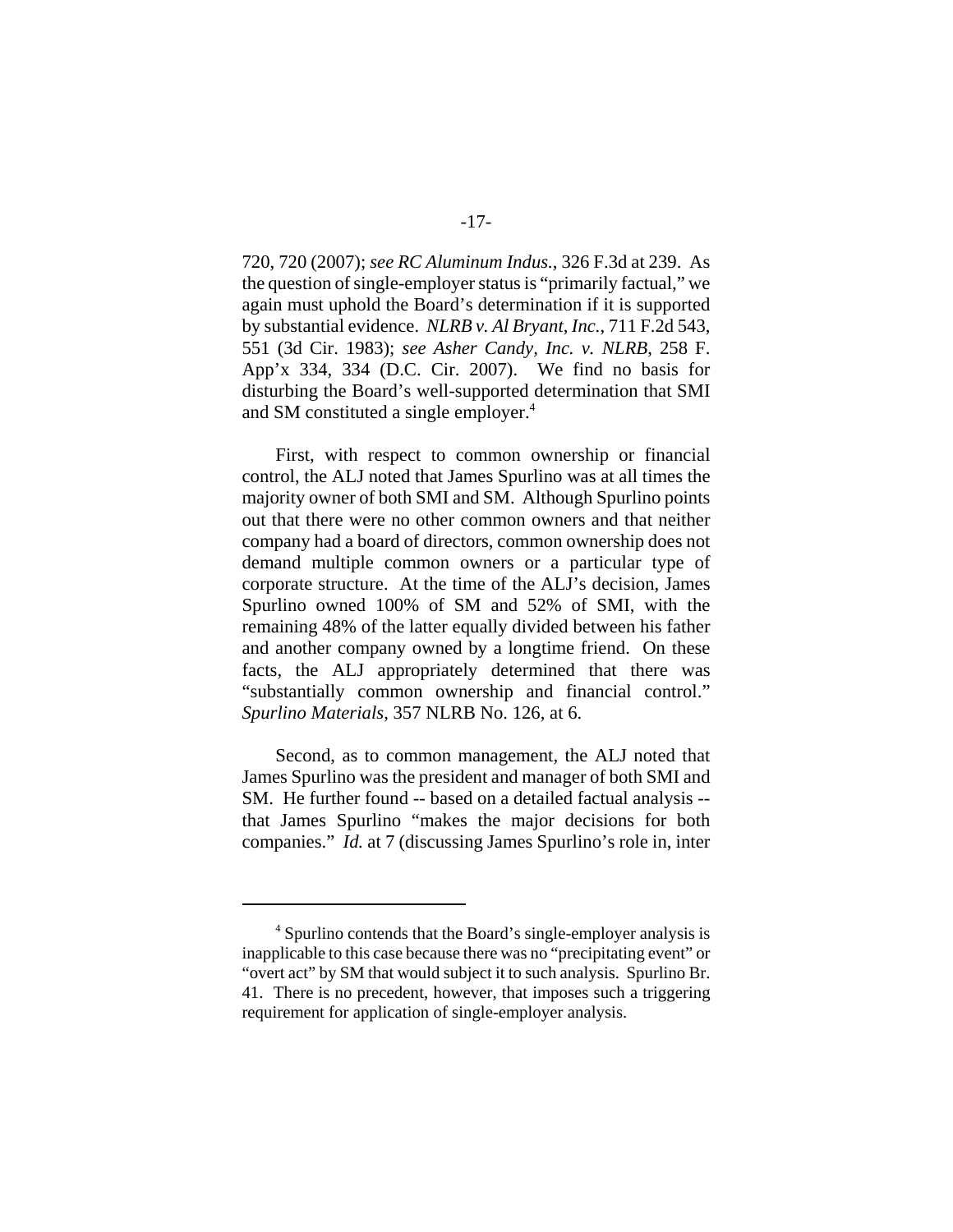alia, strategic direction and operations, property management, financial decisions, and major projects).

Spurlino attacks the relevance of the ALJ's findings, arguing that the common management inquiry should focus only on shared control of day-to-day operations -- not top-level decisionmaking. But the ALJ did not, as Spurlino maintains, ignore the fact that SMI had its own operations managers. *See Spurlino Materials*, 357 NLRB No. 126, at 6-7. Instead, the ALJ noted that under Board precedent "the absence of such common day-to-day management is not considered significant, particularly where, as here, the facilities are geographically separate." *Id.* at 7. Rather, "the relevant inquiry is whether there is 'overall control of critical matters at the policy level.'" *Id.* (quoting *Bolivar-Tees*, 349 NLRB at 721 n.4); *see Sakrete of N. Cal., Inc. v. NLRB*, 332 F.2d 902, 907 (9th Cir. 1964). Although common management of day-to-day decisions would support a finding of common management, *see Cimato Bros., Inc.*, 352 NLRB 797, 799 (2008), the ALJ's rejection of the inverse was well supported by the above-cited precedent. We therefore affirm the Board's determination that James Spurlino's managerial role at SMI and SM supported a single-employer determination.

Third, the ALJ found that SMI and SM satisfied the interrelation of operations factor. The two companies publicly held themselves out as the same enterprise -- "Spurlino" Materials" -- on their common website, business cards, stationery, and trucks. At times, they did so internally as well. In addition, SM had admitted, in the Board proceeding involving the unfair labor practice charge for terminating Stevenson, that it was the employer of the unit employees. *Spurlino Materials*, 357 NLRB No. 126, at 7; *see also id.* at 1 n.1 (Board Op.) (noting that this was a "relevant consideration in determining the interrelation of operations between SM and SMI"). Further, the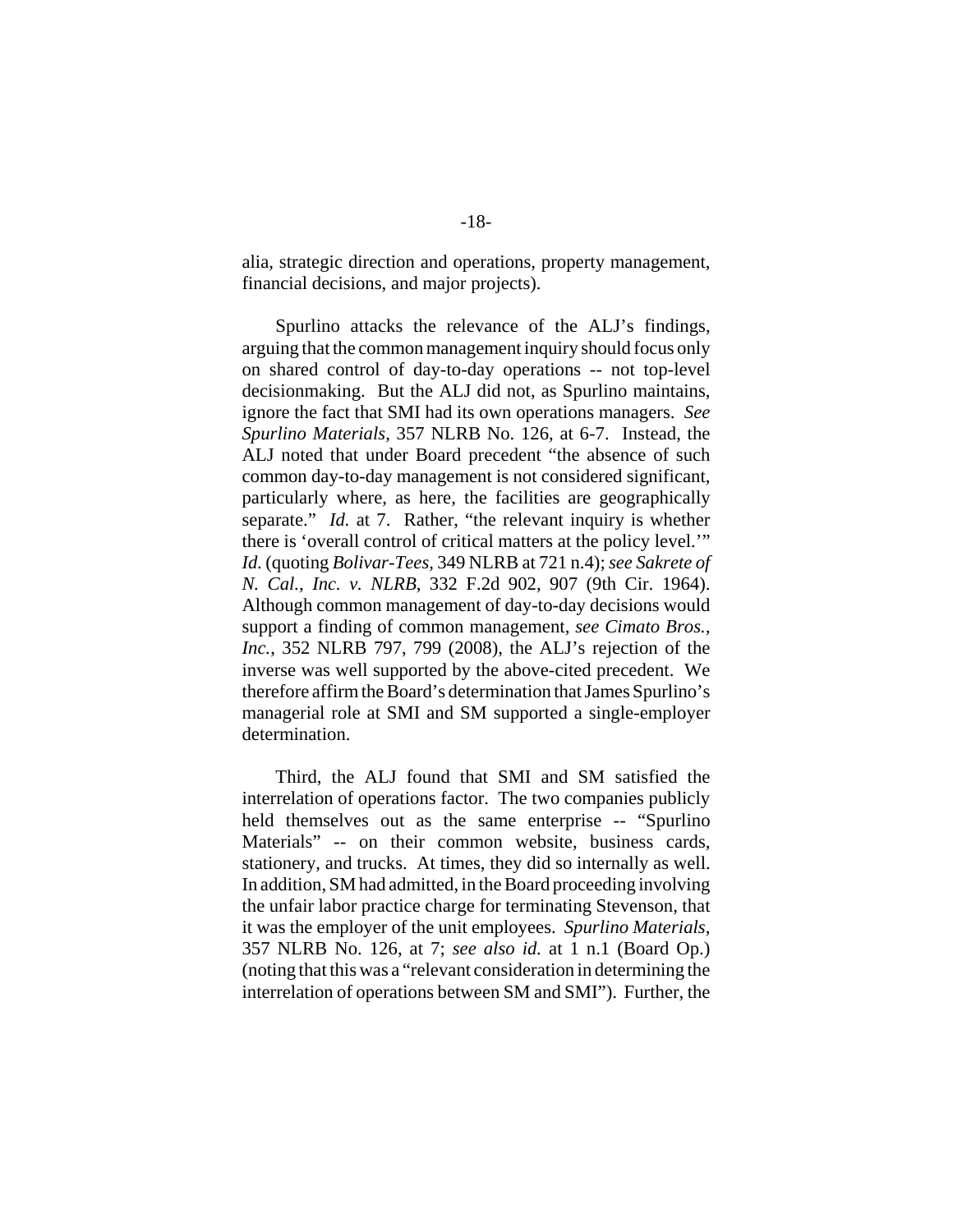ALJ catalogued a laundry list of specific evidence of interrelated operations: all invoices for SMI's purchases were sent to SM's facility; SM's controller did all of the accounting for SMI; there was a significant history of employee exchange between the companies; and employees for each company periodically did work for the other company. *Id.* at 7-8 (ALJ Op.).

The ALJ also found powerful evidence that "the companies' transactions between each other [were] not entirely at arm[']s length." *Spurlino Materials*, 357 NLRB No. 126, at 8. The companies did not invoice each other for shared costs of common services; they did not charge each other for all such services based on actual costs; SM frequently made large cash advances to SMI without any loan agreement, repayment terms, or interest; SM regularly paid SMI's bills directly; and large amounts of money frequently moved between the companies on the last day of the month, without invoices or other explanatory documentation. "Not entirely at arm's length" is an understatement.

Finally, with respect to common control of labor relations, the ALJ found that, although the companies had separate managers and dispatchers who exercised day-to-day control over employees, James Spurlino "ha[d] the ultimate authority over the labor relations of both" and "actually exercised that authority" by "determin[ing] the initial wages and benefits for the employees of both companies." *Spurlino Materials*, 357 NLRB No. 126, at 9. The ALJ further found that, although an SMI employee, Jeff Davidson, was the designated representative during collective-bargaining negotiations, Spurlino "personally met with the Union and its attorney and communicated directly with employees regarding the collective-bargaining negotiations." *Id.* Moreover, Davidson "made clear to the employees that Spurlino ha[d] the final say with respect to any agreement." *Id.* Ample evidence supported these findings and,